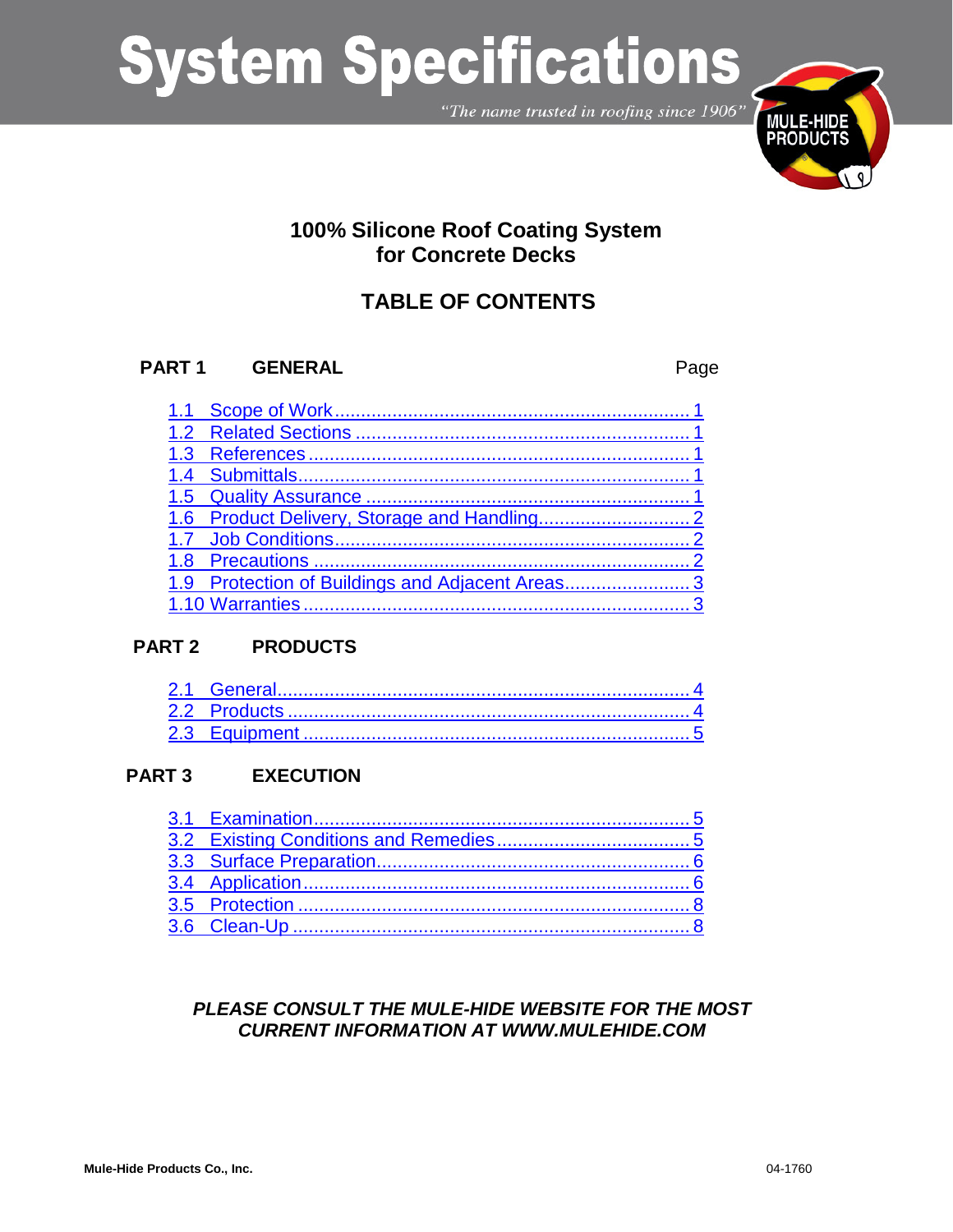

## **100% Silicone Roof Coating System for Concrete Decks**

## **Part 1 General** December 2021

This specification is a guide for coating and restoration of concrete decks utilizing the Mule-Hide 100% Silicone Roof Coating and accessory products.

## <span id="page-1-0"></span>**1.1 Scope of Work**

- A. Contractor will provide all labor, equipment and Mule-Hide labeled materials necessary to install a 100% Silicone Roof Coating System.
- B. Mule-Hide's most current Product Data Sheets and installation instructions shall be followed in conjunction with this specification.
- C. Coverage rates indicated in this specification **Do Not** include calculations for waste. When installing liquid products, the contractor must include a waste factor when calculating quantities of material necessary to meet the project requirements.
- D. Contractor is solely responsible to complete all necessary repairs to the existing concrete deck to restore it to a structurally sound, watertight condition prior to installing the 100% Silicone Roof Coating System.

## <span id="page-1-1"></span>**1.2 Related Sections**

- A. Related sections may or may not be applicable to this specification.
- B. Section 07 62 00: Sheet Metal Flashing and Trim: Metal flashing and counterflashing installation and requirements.
- C. Section 22 30 00: Plumbing: Roof drains, scuppers, gutters and downspout installation and requirements.

## <span id="page-1-2"></span>**1.3 References**

- A. ASTM D6694 Standard Specification for Liquid-Applied Silicone Coating
- B. NRCA Roofing and Waterproofing Manual
- C. Underwriters Laboratories Building Materials Directory
- D. CRRC (Cool Roof Ratings Council)

## <span id="page-1-3"></span>**1.4 Submittals**

- A. Submit Product Data Sheets (PDS) confirming physical and performance properties of each product used in the system.
- B. Submit Safety Data Sheets (SDS) for each product used in the system.
- C. Submit a roof survey including roof type, measurements and descriptions of the condition of the seams, penetrations, drains, gutters, known leaks and a moisture scan or test cuts with an indication of moisture content. Photographs of all conditions should be included in the submission.
- D. Submit a sample copy of the requested warranty type.

## <span id="page-1-4"></span>**1.5 Quality Assurance**

- A. Manufacturer Qualifications: Mule-Hide Products Co., Inc. shall provide a roofing system that meets or exceeds the criteria listed in this section.
- B. Contractor must be a Mule-Hide Warranty Eligible Contractor approved for the installation of the products utilized in this system specification.
- C. Supplier shall retain batch samples of all coating products used in the system for a minimum of 5 years.
- D. Prior to work commencing, the Mule-Hide Warranty Eligible Contractor shall submit a fully completed Silicone Roof Coating System Warranty Application to the Mule-Hide Technical Department. Included shall be an accurately dimensioned roof drawing plus photos of any unusual flashing details or roof conditions.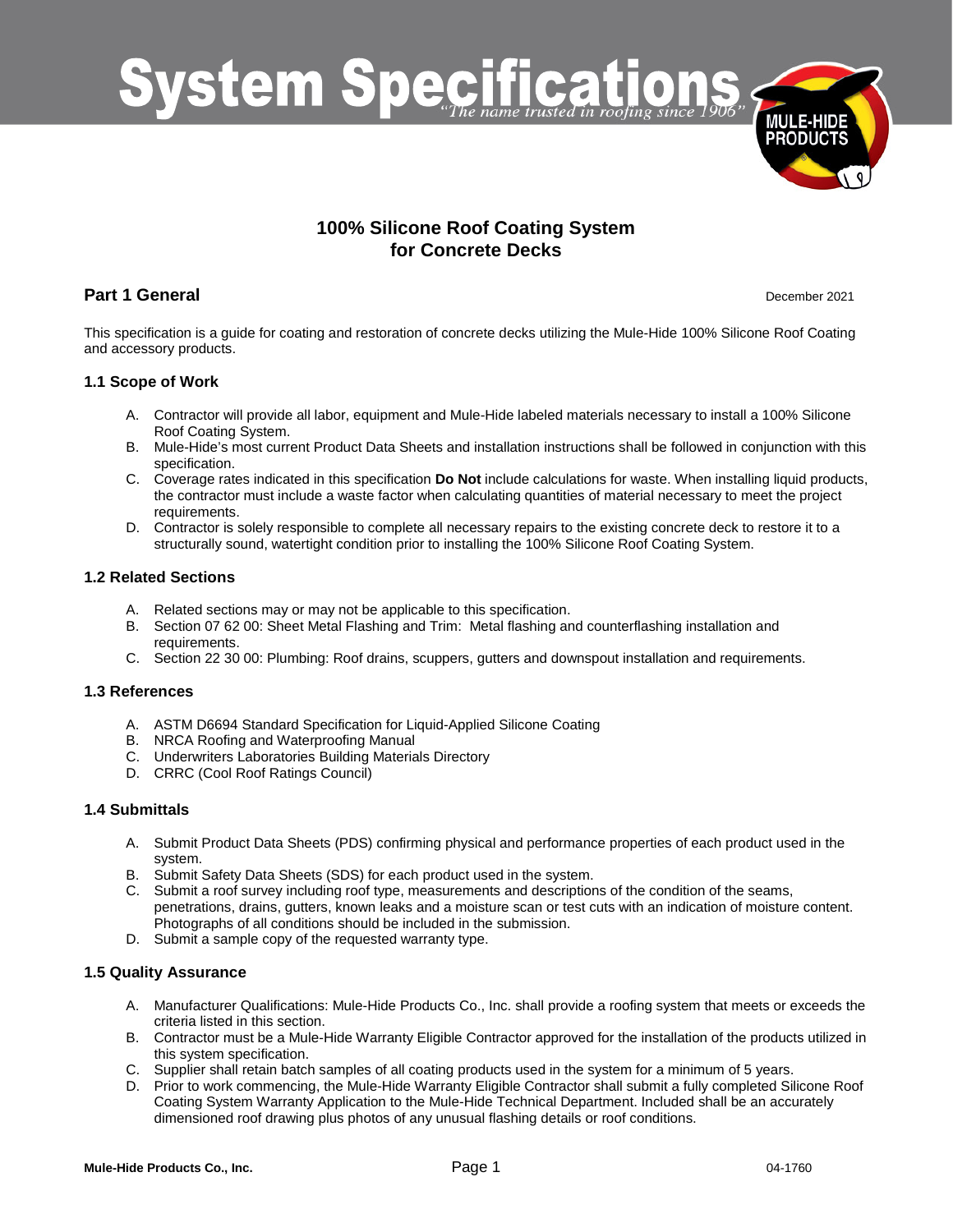- E. Contractor shall furnish all insurance, licenses, permits and certifications as required by local authorities and/or the property owner.
- F. Contractor shall ensure that all work performed at the site shall be in accordance with National Roofing Contractors Association (NRCA) Low Slope Roofing Manual recommendations and all other pertinent guidelines issued by the NRCA in reference to other types of construction present at the job site.

## <span id="page-2-0"></span>**1.6 Delivery, Storage and Handling**

- A. All products delivered to the job site shall be in their original unopened containers or wrappings and clearly labeled with the manufacturer's name, product identification and date of manufacture.
- B. Store all materials in a dry, clean area protected from the elements and damage. Place all stored materials on pallets and cover with a tarpaulin. Keep out of direct contact with sunlight.
- C. All liquid products and caulks shall be stored at temperatures between 60°F and 80°F. Materials exposed to lower temperatures affect the workability and performance of the product. Products shall be restored to the above temperature prior to use.
- D. All flammable materials shall be stored in a cool, dry area away from open flames and sparks. Follow precautions outlined on containers or supplied by the material manufacturer/supplier.
- E. All materials determined as being damaged (confirmed by Mule-Hide) due to improper storage on the job site are to be replaced with new materials.

## <span id="page-2-1"></span>**1.7 Job Conditions**

- A. The roof must be structurally sound, clean, dry and free of areas of ponding water, ice, snow, rain or dew, oils, grease, particulate matter or other debris.
- B. Roof must be inspected for the following existing conditions:
	- 1. Spalled, damaged or loose substrate
	- 2. Peeling and chalking of previous coatings
	- 3. Poorly attached vents or other projections
	- 4. Areas of ponding water areas of dirt/debris accumulation
	- 5. Broken or improperly flashed pipes
	- 6. Broken or missing drain components
	- 7. Loose or damaged perimeter edge metal
- C. All deficiencies including all sources of leaks must be properly corrected prior to the installation of the new Silicone Roof Coating System.
- D. The contractor shall follow and comply with all safety regulations as recommended by OSHA.
- E. Any unusual or concealed condition discovered during the preparation of the existing roof surface or installation of the Silicone Roof Coating System is to be reported to the owner and Mule-Hide immediately in writing. Work is to be halted until the owner has responded with a solution to the problems.
- F. All local building codes and requirements should be followed where applicable. It is the roofing contractor's sole responsibility to determine and ensure that the roofing system selected complies with all local codes and requirements.
- G. All air intake ventilation equipment should be shut off and all ductwork openings should be temporarily sealed during product application.

## <span id="page-2-2"></span>**1.8 Precautions**

- A. Coatings may require mixing immediately prior to application. If mixing is required, mix at low speed to avoid entraining air into the coating. Coatings shall be mixed no more than 1 (one) hour prior to use.
- B. This product cures through absorption of moisture from the air. Avoid entraining air when mixing. Do not mix at high speeds.
- C. Remixing of 100% Silicone Roof Coating is permitted as necessary.
- D. Remixing of Mule-Hide 2-Part Epoxy Primer after expiration of its pot life is not permitted.
- E. No products with a "Flash Point" below 100°F shall be permitted due to associated fire hazard.
- F. No products with chlorinated "Toxic Exempt" solvents including perchloroethylene, 111 trichloroethane or methylene chloride or isocyanates shall be utilized due to the associated health hazards to workers and building occupants.
- G. No asphalt or vegetable based oils may be used in the production of any product included in this specification.
- H. Materials should be maintained at a minimum temperature of 50°F for 24 hours prior to the application to ensure the optimal application qualities.
- I. Do not apply coating when ambient temperature is within 5°F of the dew point.
- J. Do not apply coatings during or just before rain, inclement weather or on frost covered or wet surfaces.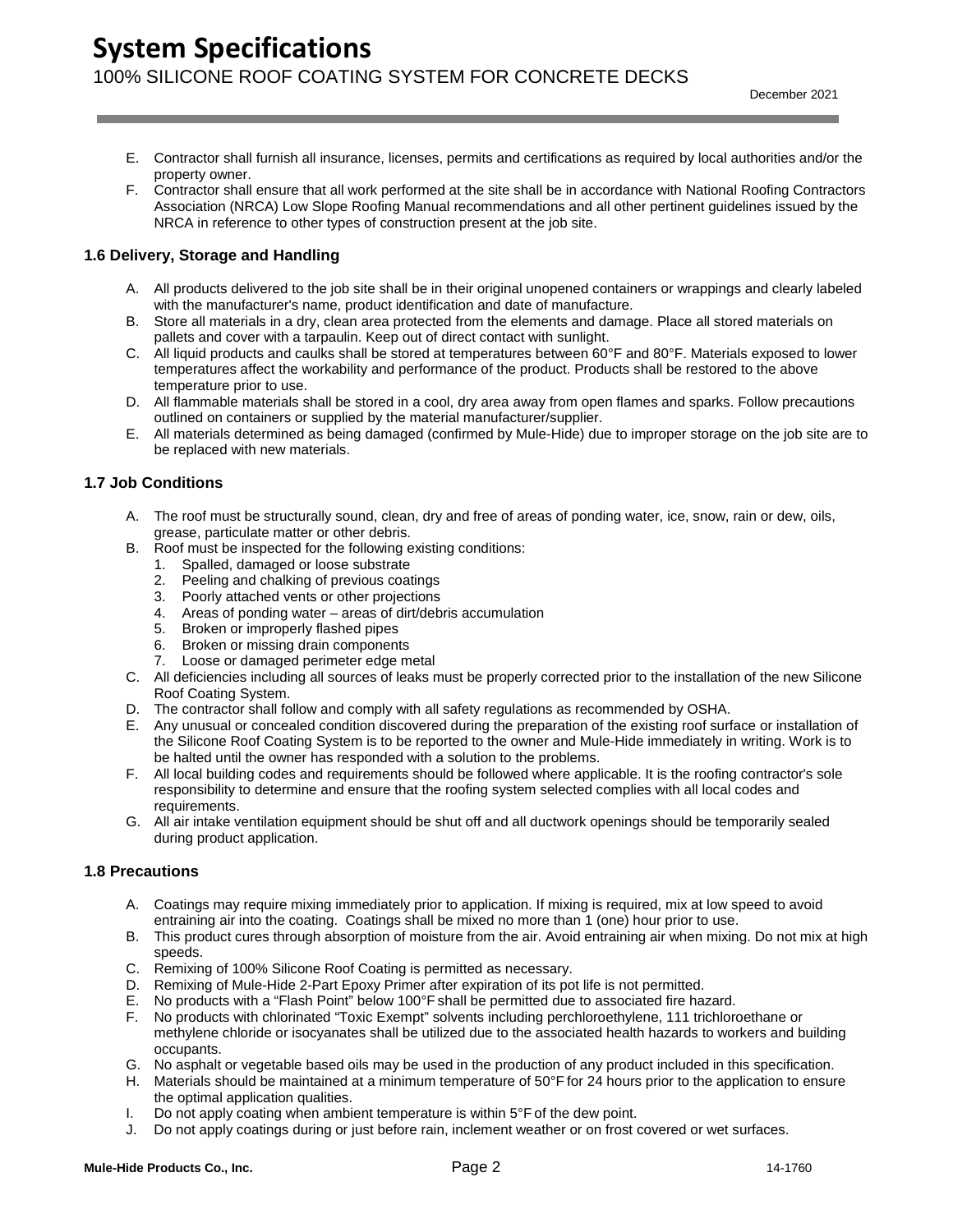- K. The concrete deck surface must be a minimum of 35°F to ensure that frozen condensation is not present on the roof surface.
- L. The concrete deck surface should not exceed a maximum of 100°F to avoid blisters and pinholes.
- M. Do not apply to concrete decks that may be subject to vapor drive from conditioned spaces below.

## <span id="page-3-0"></span>**1.9 Protection of Buildings and Adjacent Areas**

- A. It is the sole responsibility of the installing contractor to protect all surfaces adjacent to the surfaces to be coated including but not limited to, windows, doors, equipment and wall surfaces, either from overspray, brushing or rolling of the coatings being installed.
- B. All roof top air intake equipment should be turned off and all openings should be sealed to prevent any fumes from entering the building.
- C. When spraying, parking lots adjoining the building should be blocked off sufficiently to protect vehicles from wind borne overspray.

## <span id="page-3-1"></span>**1.10 Warranties**

Mule-Hide Roof Coating NDL System Warranties ("System Warranties") are available for commercial projects when approved by Mule-Hide and installed in compliance with Mule-Hide's published specifications and details. System warranties are only available when applied for and installed by Mule-Hide Warranty Eligible Contractors. System Warranties are not available for residential projects. The 50-yr Silicone Limited Material Warranty is available for both residential and commercial projects. Mule-Hide defines a residential project as a single-family dwelling.

- A. Roof Coatings Warranty Application forms must be fully completed and submitted to the Mule-Hide Technical Department prior to beginning the project. Issuance of a warranty will be dependent upon completion of the project to the satisfaction of Mule-Hide and payment of any required warranty fees. Mule-Hide reserves the right to decline to issue any warranties for projects completed before the submittal of the proper Warranty Application to Mule-Hide.
- B. Mule-Hide 50-year Silicone Limited Material Warranty
	- 1. Mule-Hide offers a 50-year Silicone Limited Material Warranty for residential and commercial projects. This warranty maintains that the silicone coating, when applied at a minimum rate of 1.5 gallons per 100 sf. will retain its physical properties for the specified period, be free of manufacturing defects and not breakdown due to normal environmental conditions. This warranty does not include coverage for labor costs, leaks due to workmanship of the installed products, leaks caused by movement or deterioration of the existing roof surface to which the Silicone Roof Coating has been applied, leaks caused by other substrate conditions, other components not supplied by Mule-Hide and does not cover the appearance, cleanliness, discoloration or staining of the coating for any reason.
	- 2. Mule-Hide does not perform inspections of the installation before issuing the 50-year Silicone Limited Material Warranty. A Mule-Hide Warranty Application and proof of purchase (invoice) must be submitted to Mule-Hide to obtain this warranty. See the Mule-Hide 50-year Silicone Limited Material Warranty sample for specific terms and conditions. This warranty is not transferrable.
- C. Mule-Hide's Roof Coatings NDL System Warranties for Commercial Buildings
	- 1. Mule-Hide offers a 10, 15 or 20-year Roof Coatings NDL System Warranties. The Roof Coatings NDL System Warranty is available through Mule-Hide Warranty Eligible Contractors only for commercial projects. This warranty is not available for residential projects. This warranty covers leaks due to manufacturing defects, premature weathering and the contractor's workmanship of the installed product. This warranty does not cover leaks due to movement or deterioration of the existing roof surface to which the Silicone Roof Coating System has been applied, leaks caused by other substrate conditions, components not supplied by Mule-Hide and does not cover the appearance, cleanliness, discoloration or staining of the coating for any reason.
	- 2. See the Mule-Hide Roof Coatings NDL System Warranty sample for specific terms and conditions. Please contact the Mule-Hide Technical Department for information and requirements regarding the Mule-Hide Roof Coatings System Warranty Program.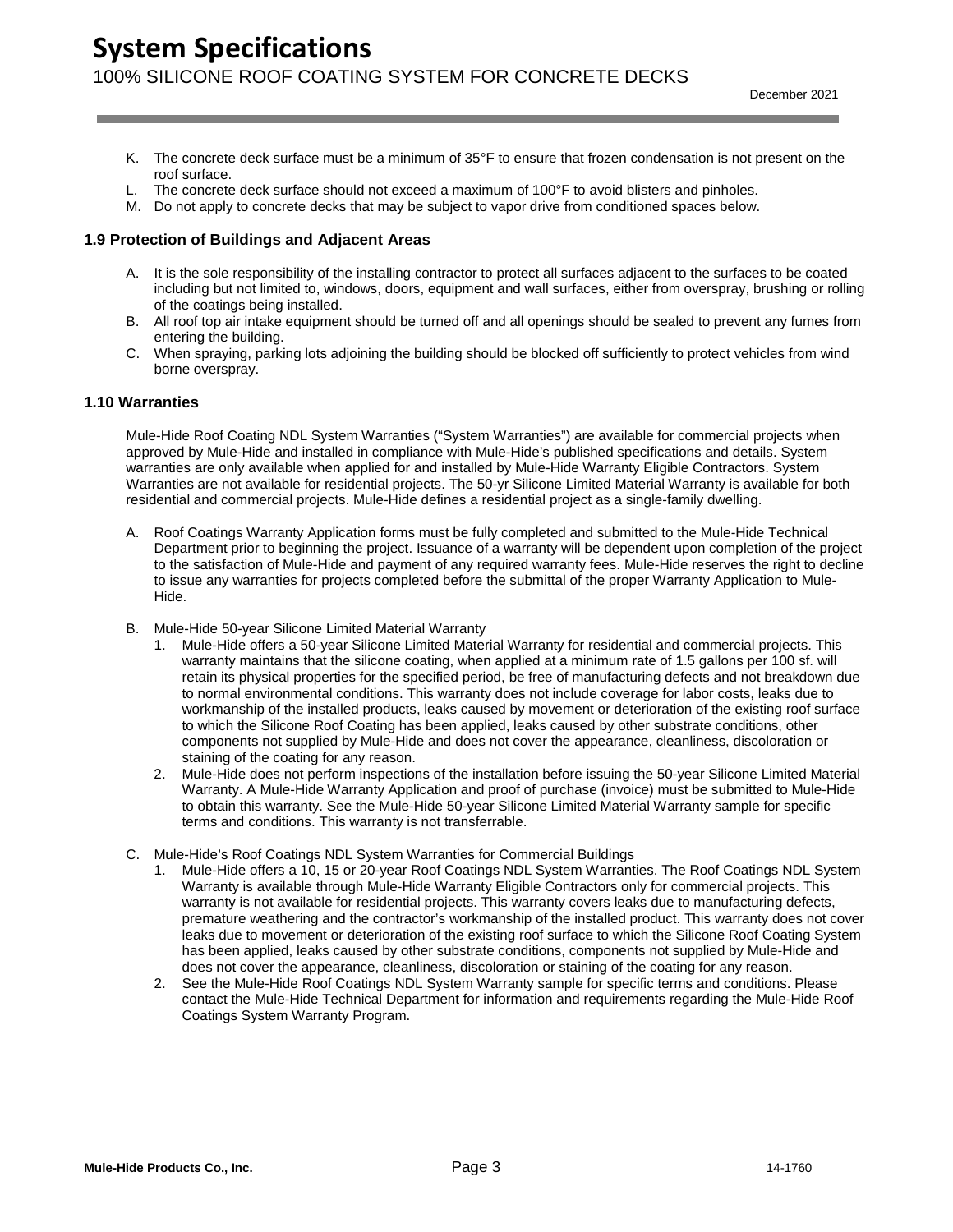Mule-Hide Roof Coatings System warranties require the following minimum application rates: **Table 1**

| <b>Warranty Type</b> | Cleaner                                                                           | Primer                                                                | 100% Silicone Roof<br>Coating                          |
|----------------------|-----------------------------------------------------------------------------------|-----------------------------------------------------------------------|--------------------------------------------------------|
| 10-year              | Clean with 115 Cleaner applied<br>with low pressure sprayer then<br>power washed. | If priming, use 1 coat of<br>Multibase SB @ 1.5 gal/100<br>sf minimum | 1 coat @ 1.5 gal/100 sf<br>(24 wet mils, 23 dry mils)  |
| $15$ -year           | Clean with 115 Cleaner applied<br>with low pressure sprayer then<br>power washed. | If priming, use 1 coat of<br>Multibase SB @ 1.5 gal/100<br>sf minimum | 1 coat @ 2.0 gal/100 sf (32)<br>wet mils, 31 dry mils) |
| $20$ -year           | Clean with 115 Cleaner applied<br>with low pressure sprayer then<br>power washed. | If priming, use 1 coat of<br>Multibase SB @ 1.5 gal/100<br>sf minimum | 1 coat @ 2.5 gal/100 sf (40<br>wet mils, 38 dry mils)  |

Note: Minimum application rates listed do not include thickness of primers or areas where additional coatings and reinforcement are required.

## **Part 2 Products**

## <span id="page-4-0"></span>**2.1 General**

- A. The components of the Mule-Hide Silicone Roof Coating System shall be products manufactured or supplied by Mule-Hide Products Co., Inc.
- B. Components other than those supplied or manufactured by Mule-Hide may be submitted for review and acceptance by Mule-Hide's Technical Department. Any product requested for review and acceptance must be submitted prior to the job start. Mule-Hide's acceptance of any other product is based solely on chemical compatibility and published performance data provided by the component manufacturer. Other components may be considered on a job-by-job basis and must be approved in writing by Mule-Hide's Technical Department. Mule-Hide offers no warranty or guarantee for the performance or suitability of any component not supplied or manufactured by Mule-Hide.

## <span id="page-4-1"></span>**2.2 Products**

The following Mule-Hide materials must be used to install Mule-Hide Silicone Roof Coating Systems. Mule-Hide will not warrant any application where another manufacturer's product is substituted for a Mule-Hide product. All products listed below are physically and chemically compatible with each other.

- A. **115 Cleaner** a biodegradable detergent wash suitable for cleaning and preparing metal and aged roof surfaces (including but not limited to smooth BUR, modified bitumen, EPDM, TPO, Hypalon (CSPE) and PVC roof systems).
- B. **Si 2-Part Epoxy Primer** a 2-part epoxy intended for preparing existing smooth surfaced asphalt roofs and modified bitumen prior to coating with Mule-Hide's 100% Silicone Roof Coating or 100% Silicone Sealant. The application rate is .25 gal/100 sf for smooth and granulated surfaces.
- C. **Multibase SB** a one-component acrylic coating used as primer for granulated and smooth modified surfaces. The application rate is 1.5 gal/100 sf for smooth and granulated surfaces.
- D. **100% Silicone Sealant** a high solids, moisture-cure silicone sealant intended for sealing joints in masonry, architectural metal, metal roof seams and fasteners and miscellaneous repairs prior to coating.
- E. **100% Silicone Roof Coating** This product is a 100% silicone based, single-component roof coating that creates a barrier that is resistant to normal weathering, is durable, breathable and weatherproof. This product meets or exceeds the requirements of ASTM D6694. Refer to the Mule-Hide Product Data Sheets for physical properties and additional information.
- F. **JTS-1 Joint & Termination Sealant** is a fast curing, 100% solids, non-shrink, performance sealant for use in multiple types of construction where significant movement or vibration is expected. Ideal for roof terminations and expansion joints. Sealant has excellent adhesions to concrete, masonry, EPDM, PVC, wood, vinyl and most other common building materials.
- G. **Seal-Fast Liqui-Flash -** is a single component, non-shrink, advanced technology polyurethane sealant designed for filling and sealing pitch pockets and pans, metal roof seams & fasteners, inlaid gutters, polyurethane foam, aged smooth asphalt and modified bitumen and aged PVC and EPDM roofs.
- H. **MP Liquid Sealant** a single component, non-shrink, polyurethane sealant used for filling/topping pitch pans.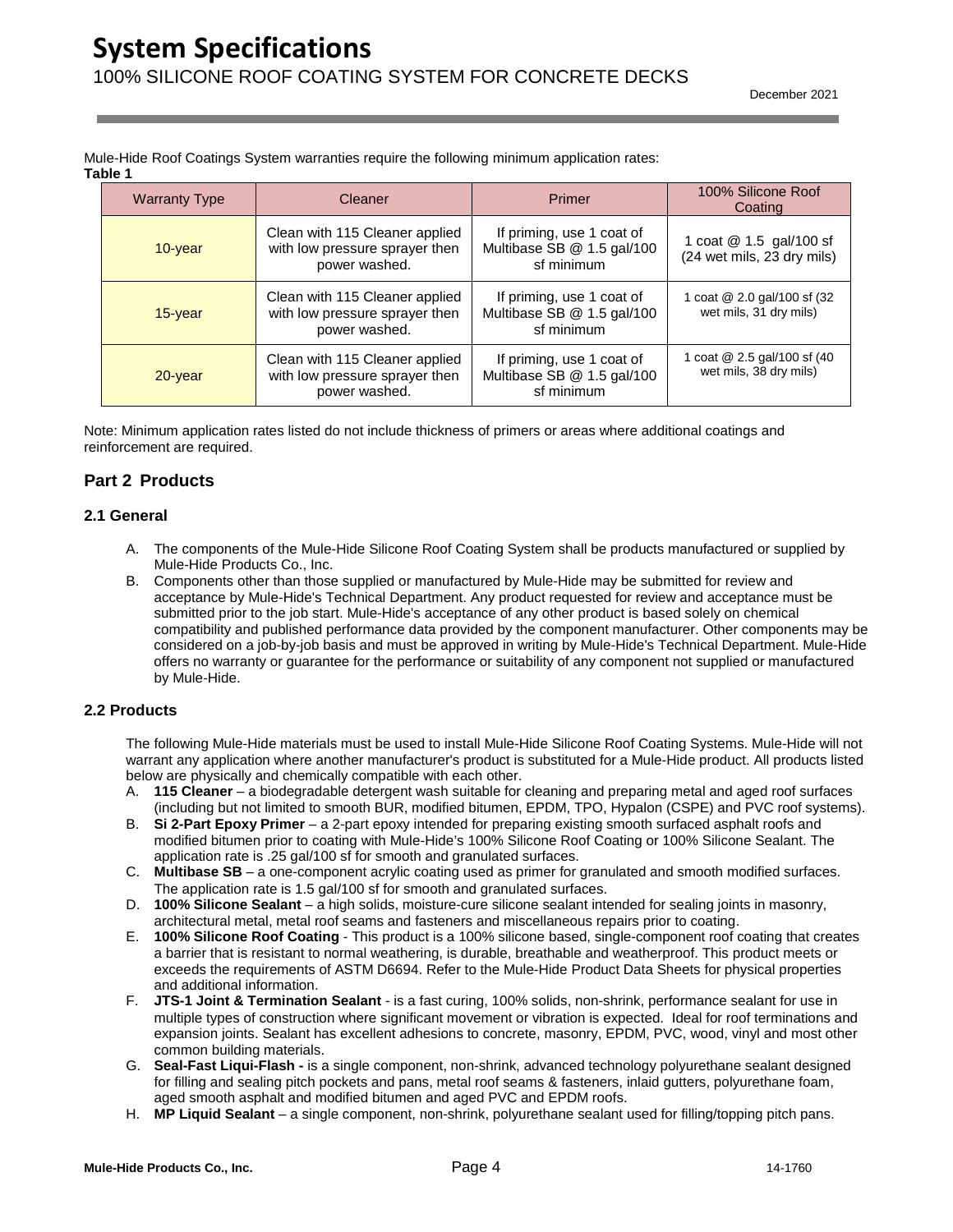# **System Specifications** 100% SILICONE ROOF COATING SYSTEM FOR CONCRETE DECKS

- I. **ShapeShift Pitch Pans** high-strength polymer straight and outside corner sections that snap-lock together to create custom sized pitch pans to seal around various roof penetrations.
- J. **Walkway Granules** Mule-Hide Walkways granules are colored EPDM granules available in gray or safety yellow used with the 100% Silicone Roof Coating to provide a non-slip surface over a Mule-Hide Silicone Roof Coating System in areas of foot traffic or service areas.
- K. **Tietex® 325 Poly Fabric –** a stitch-bonded polyester product that offers high-strength properties with good elongation for excellent thermal stress force accommodations. Tietex 325 Poly Fabric is a soft polyester that will readily conform to surface irregularities and is easy to handle.

## <span id="page-5-0"></span>**2.3 Equipment**

- A. Spray Equipment (optional) Mule-Hide recommends the Graco GH 933ES Hi-Flo Big Rig sprayer with a Monarch 5:1 pump, 3/4" material hose (7,250 psi) up to 250 ft., 1/2" whip, XHF spray gun (7,250 psi) with a XDF 7,250 psi tip (.029 - .035). The recommended pressure at the gun should be 3,000 psi while spraying (Note: Pump lower must be set to maximum lower-ball travel). Please contact Mule-Hide Technical Department for more detailed information.
	- Note: Use of the Monarch pump requires the use of an air compressor capable of delivering 20CFM @ 90 psi.
- B. Miscellaneous equipment includes 3/4" to 1-1/4" nap, lint free, 9" roller covers and rollers, 6' handles, 4" double wide chip brushes, roofers' trowels, scissors for cutting fabric and a 1/2" power drill with mixing attachment.
- C. Miscellaneous hand and power tools may be required to complete any repairs to the existing roof.

## **Part 3 Execution**

## <span id="page-5-1"></span>**3.1 Examination**

- A. Prior to bidding the project a pre-inspection of the roof should take place with the Warranty Eligible Contractor and a Mule-Hide representative to review the conditions of the roof and determine if the roof is suitable for the application of a Mule-Hide Silicone Roof Coating System.
- B. Adhesion Tests
	- 1. The decision to perform adhesion tests should be determined at the time of the pre-inspection. Any metal roof systems having an existing coating covering the roof surface shall be required to have adhesion tests performed. While adhesion tests are not always needed when coating a bare metal roof, they are required when the metal panels are pre-painted or are covered with an existing coating applied that will not be removed. While there is no actual ASTM test method for field testing of adhesion for roof coatings, many manufacturers will reference ATSM D903 or ASTM D3359. Mule-Hide follows ASTM D903 and ASTM D6083 with modifications.
	- 2. When an adhesion test is needed follow the procedure outlined in Mule-Hide Technical Bulletin 1803, Roof Coating Adhesion Test and submit the test results to the Mule-Hide Technical Department for review and comment.

## <span id="page-5-2"></span>**3.2 Existing Conditions and Remedies**

- A. Prior to the commencement of work, the deck shall be re-inspected and any conditions not included in the roof survey shall be added and noted. All new information must be communicated to the Mule-Hide prior to starting work.
- B. The deck assembly must be structurally sound and free of damaged concrete. Defects shall be remedied prior to the installation of the Silicone Roof Coating System.
- C. Drains are recommended to be installed to allow positive drainage of the deck surface. Retained water may not cover more than 5% of the deck surface. If it is not possible to install drains, areas of light ponding (must evaporate within 48 hours as defined by the NRCA) may be addressed by use of an approved, compatible cementitious filler/leveling compound prior to application of the Silicone Roof Coating System. Any areas where ponding remains beyond 48 hours shall require an increased rate of at least 1(one) additional gallon per 100 sf.
- D. Existing flashings shall be properly terminated according to NRCA guidelines or the original membrane manufacturer's specifications. Defective terminations shall be remedied. Damaged flashings shall be repaired prior to installation of the Silicone Roof Coating System.
- E. Curbs and penetrations must not interrupt the flow of water off the roof. If defects are present, install crickets to divert water around the penetrations.
- F. If the existing deck surface has been previously coated, adhesion tests must be performed. See Section 3.1.B. Adhesion Tests.
- G. If the existing deck surface contains aluminum coating, pressure wash the substrate, utilizing the 115 Cleaner as needed, to remove the loose aluminum flakes from the substrate. A change in color from silver to bronze will occur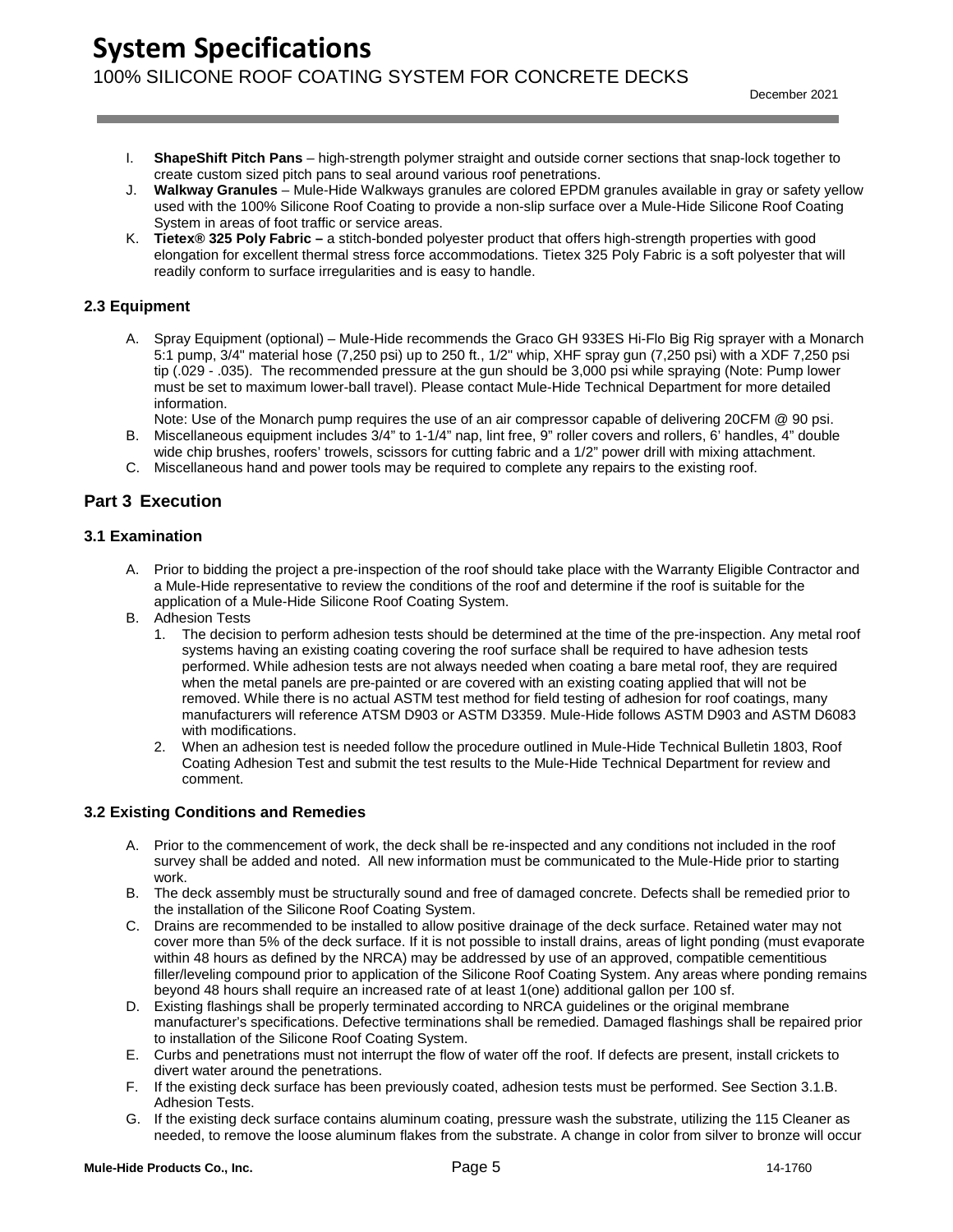when the loose aluminum has been sufficiently removed. When the surface can be wiped or touched and no aluminum dust remains, the surface is sufficiently prepared to accept the Silicone Roof Coating System.

- H. If the existing deck surface has been coated with asphalt emulsion, the roof is not acceptable for direct application of the Silicone Roof Coating System. A layer of polyester fabric must be adhered (floated) to the existing roof surface prior to the application of the primer or the silicone coatings. Apply a coat of emulsion at the rate of 3 gal/100 sf. Immediately lay the polyester fabric into the wet emulsion. Only apply enough pressure to the polyester to make positive contact with the emulsion. Do not try to fully embed the fabric into the emulsion. Allow the emulsion to dry. Apply the primer or coating at the recommended rates listed in section 1.10 Table 1.
- I. The existing deck must be returned to a structurally sound, watertight condition prior to installation of the Silicone Roof Coating System.

## <span id="page-6-0"></span>**3.3 Surface Preparation**

- A. Mechanically remove all loose coatings and/or patching material as is possible. Repairs must be made to the substrate where loose patching material is removed using like materials.
- B. Cracks, Control Joints and Expansion Joints
	- 1. Cracks greater than 1/8" shall be ground out to a depth of 1/2", and Mule-Hide JTS-1 Joint & Termination Sealant installed prior to coating application.
	- 2. Control joints shall be inspected and if damaged or deteriorated the joints shall be raked and new joints installed using backer rod and Mule-Hide JTS-1 Joint &Termination Sealant.
	- 3. Expansion joints shall be inspected and if damaged or deteriorated shall be repaired or replaced using appropriate sized backer rod and Mule-Hide JTS-1 Joint & Termination Sealant.
- C. Spalled or loose concrete must be removed and properly repaired returning the substrate to a sound condition.
- D. The deck surface shall be cleaned with Mule-Hide 115 Cleaner in accordance with Mule-Hide's most current Product Data Sheet. **Do not dilute the 115 Cleaner.** Apply direct to the concrete with a mop, pump sprayer or other suitable low-pressure sprayer at a rate of 1 gallon per 100 square feet. Avoid contact with painted surfaces or vinyl siding. Allow wet contact with the concrete surface for a minimum of 15 minutes. Areas that are heavily contaminated or working in hotter temperatures may require an increased application rate from 1 to 2 gallons per 100 square feet. Rewet the concrete with additional cleaner if needed. Agitate the surface with stiff bristle broom or orbital scrubber. Heavily contaminated areas may require multiple cleanings with scrubbing to obtain a clean surface.
- E. Rinse the deck surface with clean water and a minimum 2,000 psi power washer until no 115 Cleaner residue remains. Allow roof to dry completely prior to system installation. Spot check the dried concrete with a clean rag by wiping the surface of the concrete to determine if any residue remains. If the cloth shows signs of residue (dirt or chalk), then repeat the rinsing of the concrete deck. A second cleaning application may be required.
- F. Check local building ordinances for acceptable disposal of the rinse water. Many areas do not permit discharge into sewer systems or water containment areas. Compliance with local building codes and ordinances is the sole responsibility of the contractor.
- G. Allow 48 hours of dry conditions before coating.
- H. If priming deck surfaces, apply 1 coat of primer at the recommended application rate (see section 1.10 Table 1). Allow a minimum of 8 hours drying time prior to application of the 100% Silicone Roof Coating. Lower temperatures or higher humidity may require longer drying times.

## <span id="page-6-1"></span>**3.4 Application**

- A. All prep work must be done prior to coating the deck surface with the 100% Silicone Roof Coating.
- B. Cracks, Control Joints and Expansion Joints
	- 1. All cracks or joints must be treated with JTS-1 Joint & Termination Sealant. The overlap on both sides of the joint must be a minimum of 3-1/2 inches.
	- 2. Cracks 1/8" wide or less must first be filled with the JTS-1 Joint & Termination Sealant and allowed to dry until the next day (minimum of 12 hours) prior to applying the 100% Silicone Roof Coating.
	- 3. Cracks greater than 1/8" wide shall be ground out a minimum of ½" deep. The crack is then filled with JTS-1 Joint & Termination Sealant and allowed to dry until the next day (minimum of 12 hours) prior to stripping the crack with 100% Silicone Roof Coating and reinforcing fabric.
	- 4. Control joints shall have existing sealant removed. If needed, new backer rod shall be installed and JTS-1 Joint & Termination Sealant shall be used to fill the joint. Allow the sealant to dry until the next day (minimum of 12 hours) prior to stripping the control joint with 100% Silicone Roof Coating and reinforcing fabric.
	- 5. When stripping-in cracks and control joints, use a minimum 6" wide strip of the Tietex fabric embedded in 100% Silicone Coating centered over the crack/joint.
	- 6. Apply the 100% Silicone Roof Coating at 1 gallon per 100 square feet and immediately embed the Tietex fabric. Dry brush the fabric smooth. Apply an additional coat of 100% Silicone Roof Coating over the fabric at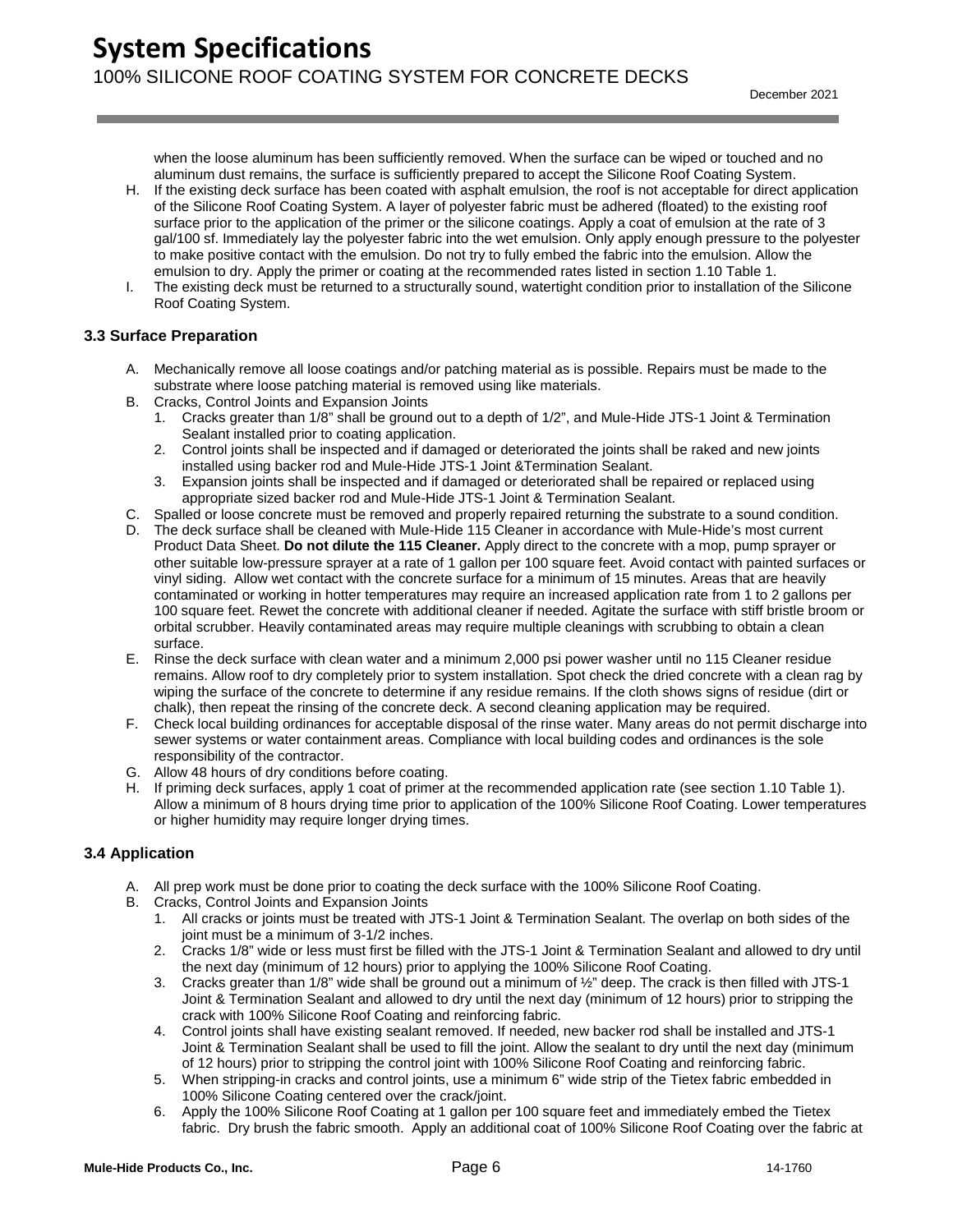an application rate of 1 gallon per 100 square feet to fully encapsulate it. Allow to dry until the next day (minimum of 12 hours) prior to applying the 100% Silicone Roof Coating to the concrete deck.

- C. Flashings, Curbs and Penetrations
	- 1. Corners of curbs and parapets are coated with 100% Silicone Sealant at a rate of  $1/8<sup>th</sup>$  of an inch thick (125 wet mils). Apply with a brush or trowel 4" wide (2" out from the corner on each side) and 1/8" to 1/4" thick tapering all edges. Allow to dry until the next day (minimum of 12 hours) prior to applying the 100% Silicone Roof Coating.
	- 2. Curbs flashed with Mod Bit Cap Sheet shall have all seams/edges of flashings sealed with the 100% Silicone Sealant. After primer has dried, Sealant is applied 4" wide the entire length of each seam with a 4" brush, applied approximately 1/8" thick and tapered on the edges.
	- 3. Scuppers are flashed using 100% Silicone Roof Sealant installed a minimum of 2" into the throat of the scupper, 3" minimum onto the wall or deck surrounding the scupper opening and approximately 1/8" thick.
	- 4. Pipes are flashed using 100% Silicone Roof Sealant. If priming, allow primer to dry a minimum of 6 hours prior to application of the 100% Silicone Roof Sealant.
		- a. If the pipe flashings are in sound condition,100% Silicone Sealant may be applied with a brush or trowel approximately 1/8" thick around the pipe base extending from the base of the pipe out approximately 3". The sealant shall also be applied vertically a minimum 8" (where possible) encapsulating the existing flashing to the point of termination.
	- 5. Sealant pockets are flashed similar to pipes. The entire top of the pocket and penetrations (minimum 1" onto the penetration) are coated with 100% Silicone Roof Coating.
	- 6. Sealant pockets in sound condition may be coated with the 100% Silicone Sealant applied with a brush or trowel 1/8" to 1/4" thick fully encapsulating the sealant pocket. Sealant should extend out from the base of the pocket a minimum of 3" on all sides with edges tapered to provide a smooth transition for the 100% Silicone Roof Coating.
	- 7. Drains shall have a bead of 100% Silicone Sealant applied and feathered at the rear of the drain ring. Installation of the 100% Silicone Roof Coating shall be installed onto the feathered sealant.
	- 8. JTS-1 Joint & Termination Sealant or Seal-Fast Liqui-Flash are acceptable substitutes for 100% Silicone Roof **Sealant**
- D. Waterways, Valleys, and Areas Which Retain Water
	- 1. Areas identified, after being primed as necessary, should be treated with an additional 1.0 gallon per 100 sf of 100% Silicone Roof Coating beyond the recommended application rate required for the specified warranty duration.
- E. Silicone Roof Coating Application
	- 1. Make sure all roof surfaces to receive the roof coating, are clean, free of any contamination or debris and are dry. Make sure all prep work is completed and dry prior to starting coating of the roof surface.
	- 2. Thoroughly stir all containers of 100% Silicone Roof Coating prior to application. Do not thin this product. This product dries through absorption of moisture from the air. Avoid entraining air when mixing. Do not mix at high speeds. Dry time will be faster in humid conditions and on substrates that hold moisture such as concrete. Do not apply this product over damp or wet surfaces.
	- 3. Open and partially full containers will skin over quickly. If this occurs, remove skin and continue using the remaining product. Mule-Hide recommends applying the 100% Silicone Roof Coating either by spraying or rolling.
	- 4. Apply 100% Silicone Roof Coating at the application rate as determined by the warranty requirements. See Section 1.10 Warranties for application rates. Material is fast drying. Do not distribute excessive amounts onto the roof surface prior to rolling. Do not over roll as a textured finish will result. Allow coating to dry. Typical drying time between coats at ambient temperature is typically 2 to 4 hours.
	- 5. Apply a second coat (when required by the warranty requirements) of 100% Silicone Roof Coating at the same application rate as the first coat. The second coat should be applied perpendicular (90 degrees) to the direction the first coat was applied. Material is fast drying. Do not distribute excessive amounts onto the roof surface prior to rolling. Do not over roll as a textured finish will result. Allow coating to dry. Typical drying time in 60 - 70°F temperatures is 2 to 4 hours depending on the thickness of the application.
	- 6. If spraying, use a multi-pass technique for each coat to obtain even results. Protect unintended surfaces from overspray. It is not recommended to use a spray application if any wind is occurring.
	- 7. Use a wet film thickness gauge during installation to confirm application rates.
	- 8. See Section 1.10 Warranties for additional information on wet/dry film thickness requirements for the various warranties available from Mule-Hide.
- E. Walkway Areas
	- 1. Walkways may be constructed over newly installed silicone roof coatings with the use of the Mule-Hide Walkway granules and additional silicone coating.
	- 2. Create outlines for the walkways by taping these areas off with masking or painters tape.
	- 3. Apply a fresh coat of 100% Silicone Roof Coating at a rate of 2 gal/sq.